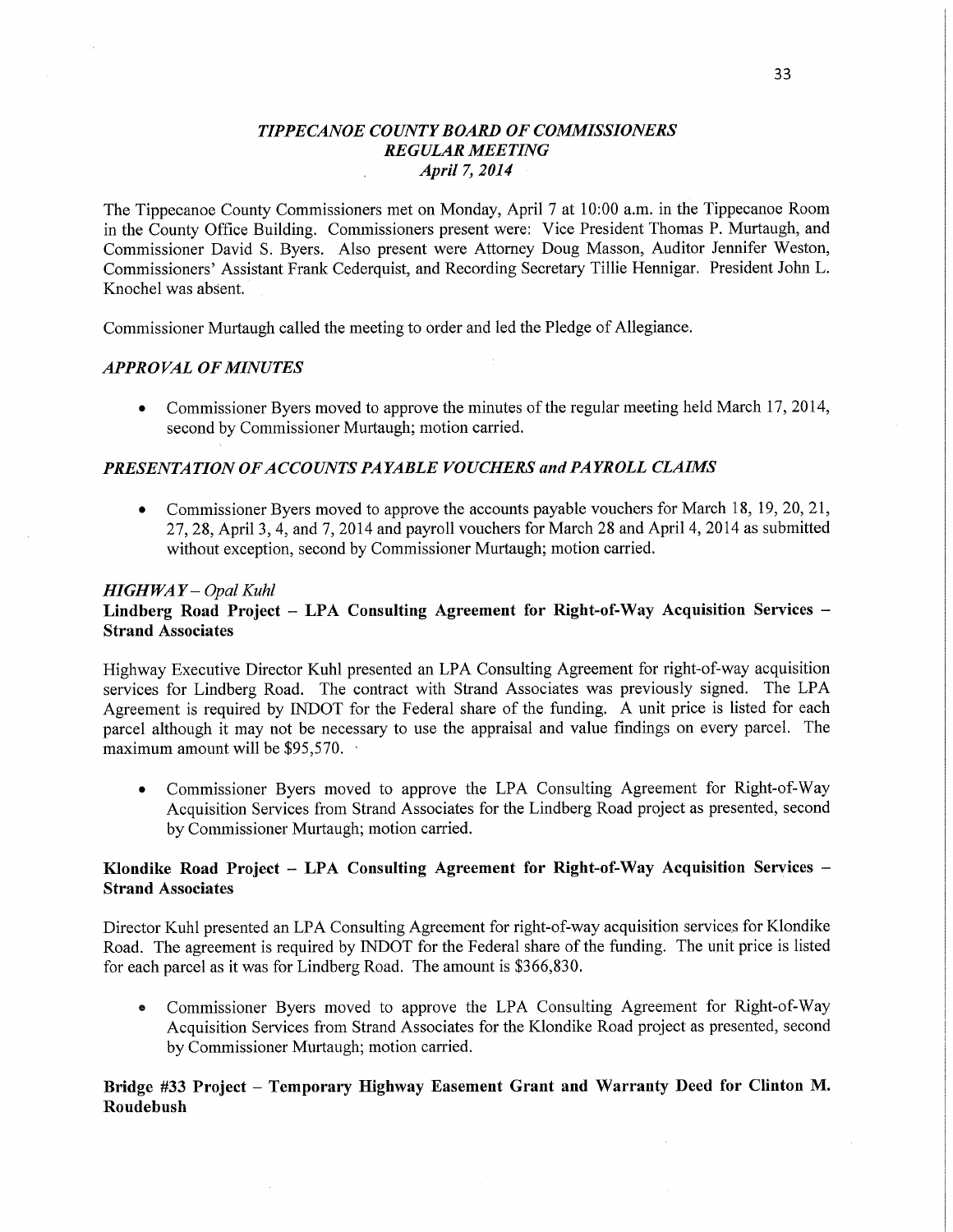Director Kuhl presented a Temporary Basement and Warranty Deed for a parcel from Clinton M. , Roudebush for Bridge #33. Bridge #33 is on 100 South at the east edge of the county. The Easement is \$197; the Deed is \$2,361.

**0** Commissioner Byers moved to approve the Temporary Easement and Warranty Deed for Clinton M. Roudebush as presented, second by Commissioner Murtaugh; motion carried.

## **Bridge** #33 **Project — Temporary Highway Easement Grant** ar'lwd **Warranty Deed** for **Richard** A. **Nelson** and **Carla** J. Nelson

Director Kuhl presented a Temporary Easement and Warranty Deed for a parcel from Richard A. Nelson and Carla J. Nelson for Bridge #33. The Easement is \$229; the Deed is \$3,671.

**0** Commissioner Byers moved to approve the Temporary Basement and Warranty Deed for Richard A. Nelson and Carla J. Nelson as presented, second by Commissioner Murtaugh; motion carried.

## **Maintenance Division** — **Summer Hours**

Director Kuhl said the Highway Garage Maintenance Division will begin summer hours on May  $5<sup>th</sup>$ , working four-ten hour days through approximately October 1<sup>st</sup>.

## **Opening** of **Bids** for **2014 Small Structure Replacement-Tippecanoe County** Small **Structure** No. 10

Attorney Masson opened and read the following bids:

| F & K Construction, Inc. 2055 W 150 S, Flora 46929                    | \$260,593.50 |
|-----------------------------------------------------------------------|--------------|
| HIS Constructors, Inc., 5150 E 65th St, Suite B, Indianapolis 46220   | \$208,819.00 |
| Rinehart Excavating Inc., 6155 W 550 S, Delphi 46923                  | \$221,025.82 |
| Milestone Contractors, LP, 3301 S 460 E, Lafayette 47905              | \$224,361.00 |
| Deichman Excavating Co, Inc., PO Box 12, Logansport 46947             | \$347,293.50 |
| Atlas Excavating, Inc., 4740 Swisher Rd, Bldg A, West Lafayette 47906 | \$208,633.00 |
| Yates Construction, Inc., PO Box 41, 104 N Lutz, Kentland 47951       | \$207,264.75 |
| Rieth-Riley Construction Co., Inc., 3425 O'Farrel Rd, Lafayette 47905 | \$189,633.00 |

Commissioner Byers and Commissioner Murtaugh thanked the contractors for submitting bids.

**0** Commissioner Byers moved to take the bids under advisement, second by Commissioner Murtaugh; motion carried.

*GRANTS — Laurie Wilson*  Permission to **Apply** for **Grant**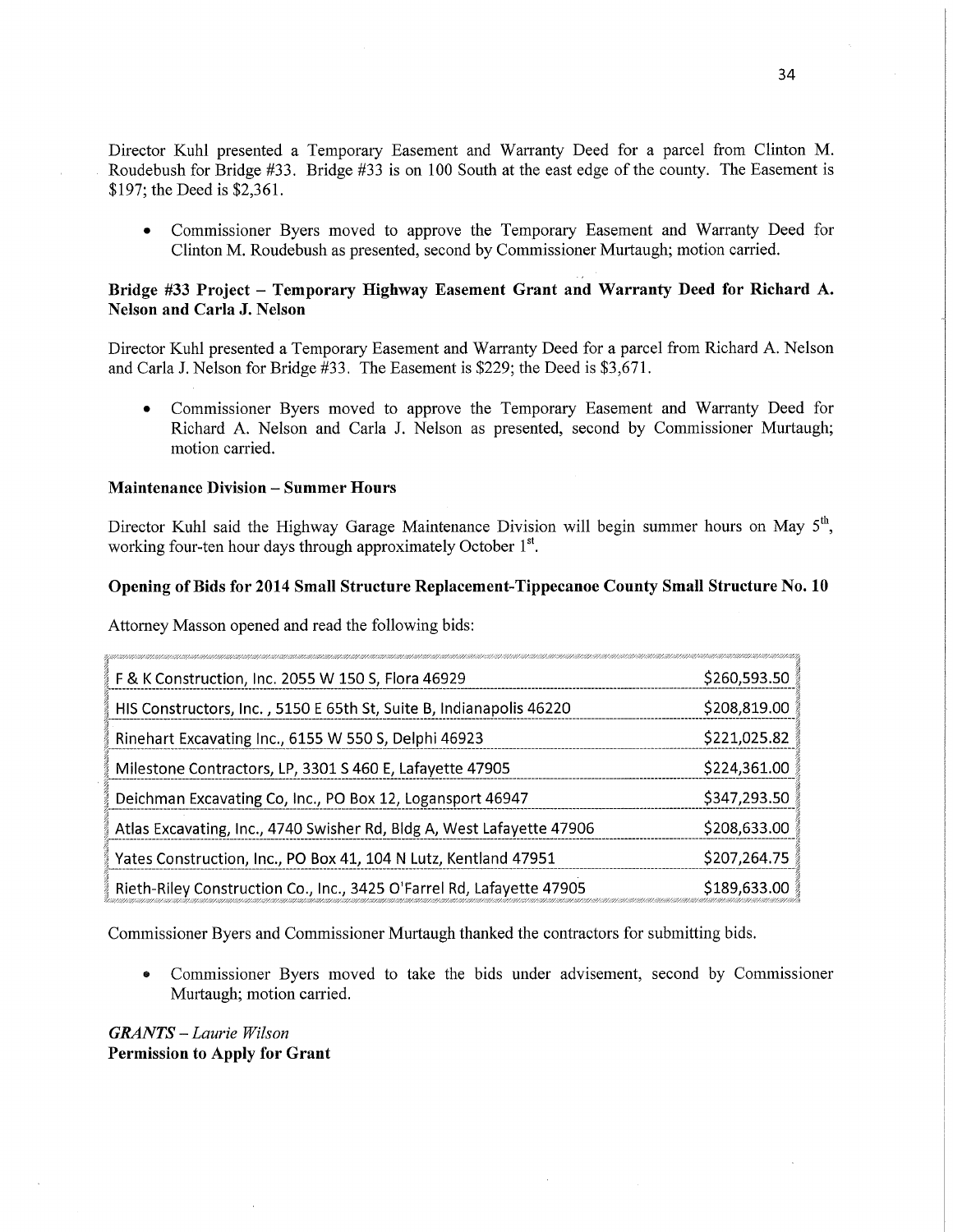Grant Facilitator Wilson requested permission to apply for a grant for Court Services up to \$22,000 from the Drug Free Coalition for continuation of the Prime for Life program. The program is workbook based providing life choice assistance for those with drug and substance abuse problems.

**0** Commissioner Byers moved to approve permission to apply for the Court Services grant as presented, second by Commissioner Murtaugh; motion carried

Grant Facilitator Wilson requested permission to apply for a grant for Superior Court 3 in the amount of \$3,600 from the Drug Free Coalition for Youth Substance Abuse Assessments.

**0** Commissioner Byers moved to approve permission to apply for the grant for Superior **Court** 3 as presented, second by Commissioner Murtaugh; motion carried.

Grant Facilitator Wilson said the Indiana Department of Homeland Security (IDHS) has changed the way they are doing grants. For the fiscal year 2014 grants, IDHS is giving each county the opportunity to apply for equipment without going through the district. TEMA requests permission to apply for a grant in the amount of \$25,000 from IDHS for HAZ MAT personal protective equipment.

**0** Commissioner Byers moved to approve permission to apply for the **TEMA** grant as presented, second by Commissioner Murtaugh; motion carried.

Grant Facilitator Wilson requested permission to apply for a grant for **TEMA** in the amount of \$50,000 from IDHS for continuation of the **District** Administrator contract. The **contract** will run through. May or June, 2016.

*0* Commissioner Byers moved to approve permission to apply for the grant for TEMA as presented, second by Commissioner Murtaugh; motion carried.

Grant Facilitator Wilson requested permission to apply for **a grant** for TEMA in the amount of **\$56,633**  from **IDHS** for District 4 for sustainment of district equipment and training.

**0** Commissioner Byers moved to approve **permission** to apply for the grant for **TEMA** as presented, second by Commissioner Murtaugh; motion carried.

## **MOU/Contract**

Grant Facilitator Wilson presented a contract for IDHS District Administrative Coordinator Jeff Houston. It is a continuation contract for  $09/01/14$  to  $07/13/15$  in the amount of \$50,000. The contract was prepared by the County **Attorney** 

*0* Commissioner Byers moved. to approve the **contract** for the IDHS District Administrative Coordinator, second by Commissioner Murtaugh; motion carried.

#### *COURT* SER *VICES* **—** *Cindy Houseman*

Court Services Executive Director Houseman presented a contract for Chuck Cichanowicz who teaches an evening program once per week at an hourly rate of \$40. The program called Prime for Life is gran<sup>t</sup> funded. '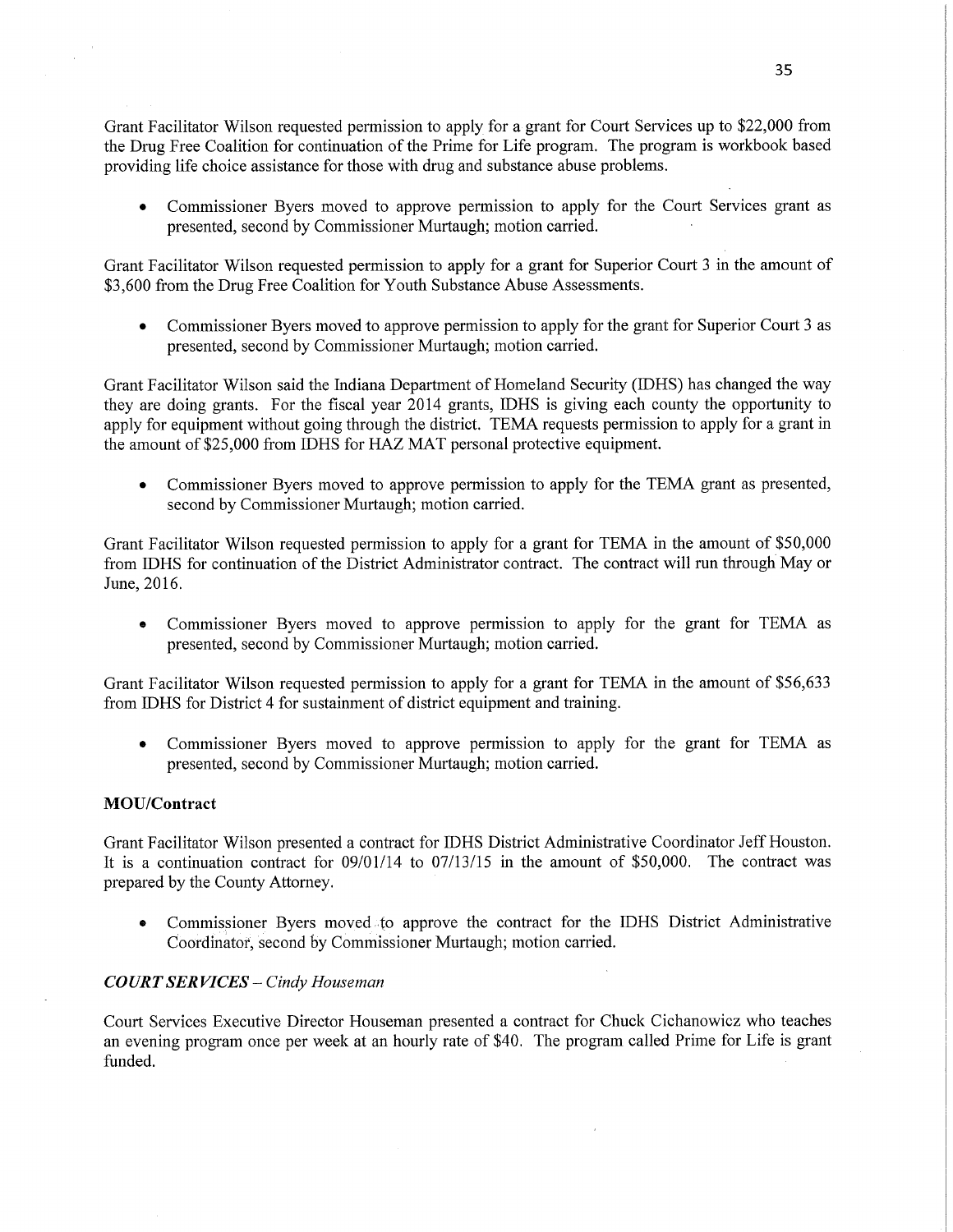**0** Commissioner Byers moved to approve the Professional Services Agreement for the grantfunded educator as presented, second by Commissioner Murtaugh; motion carried.

## **APPOINTMENTS TO COMMON WAGE BOARD**

**0** Commissioner Byers moved to appoint Eleanor Mlynarik to the City of West Lafayette Common Construction Wage Committee; to appoint Jean Hall to the Purdue University, West Lafayette campus Common Construction Wage Committee; and to appoint Barry Sullivan, Frank Cederquist, and Mike Spencer to the Common Construction Wage Committee for Bridge #33 and Bridge #17 projects in Tippecanoe County, second by Commissioner Murtaugh; motion carried.

## *APPOINTMENT* T0 *HUMAN RELA TIONS COMMISSION*

**0** Commissioner Byers moved to appoint Rene' Celeste to the Human Relations Commission, second by Commissioner Murtaugh; motion carried.

#### *UNFINISHED/NEW BUSINESS –* none

#### *REPORTS* ON *FILE*

The following reports will be on file in the Commissioners' Office:

- **I** Building Commission
- **Park and Recreation Board**
- **I** Central Mail and Duplicating
- **I** Public Library

#### *PUBLIC COMMENT*

Clerk Christa Coffey reminded everyone that today is the last day to register to vote. Voting starts in the office tomorrow at 8:00 am.

As there were no additional public comments, Commissioner Byers moved to adjourn.

Meeting adjourned at 10:21 a.m.

BOARD OF COMMISSIONERS OF **THE COUNTY OF TIPPECANOE** 

*s* 

John L. Knochel, President

PM entance Thomas P. Murtaugh, Vice Président<sup>)</sup>

 $12156/$ 

David S. Byers, Member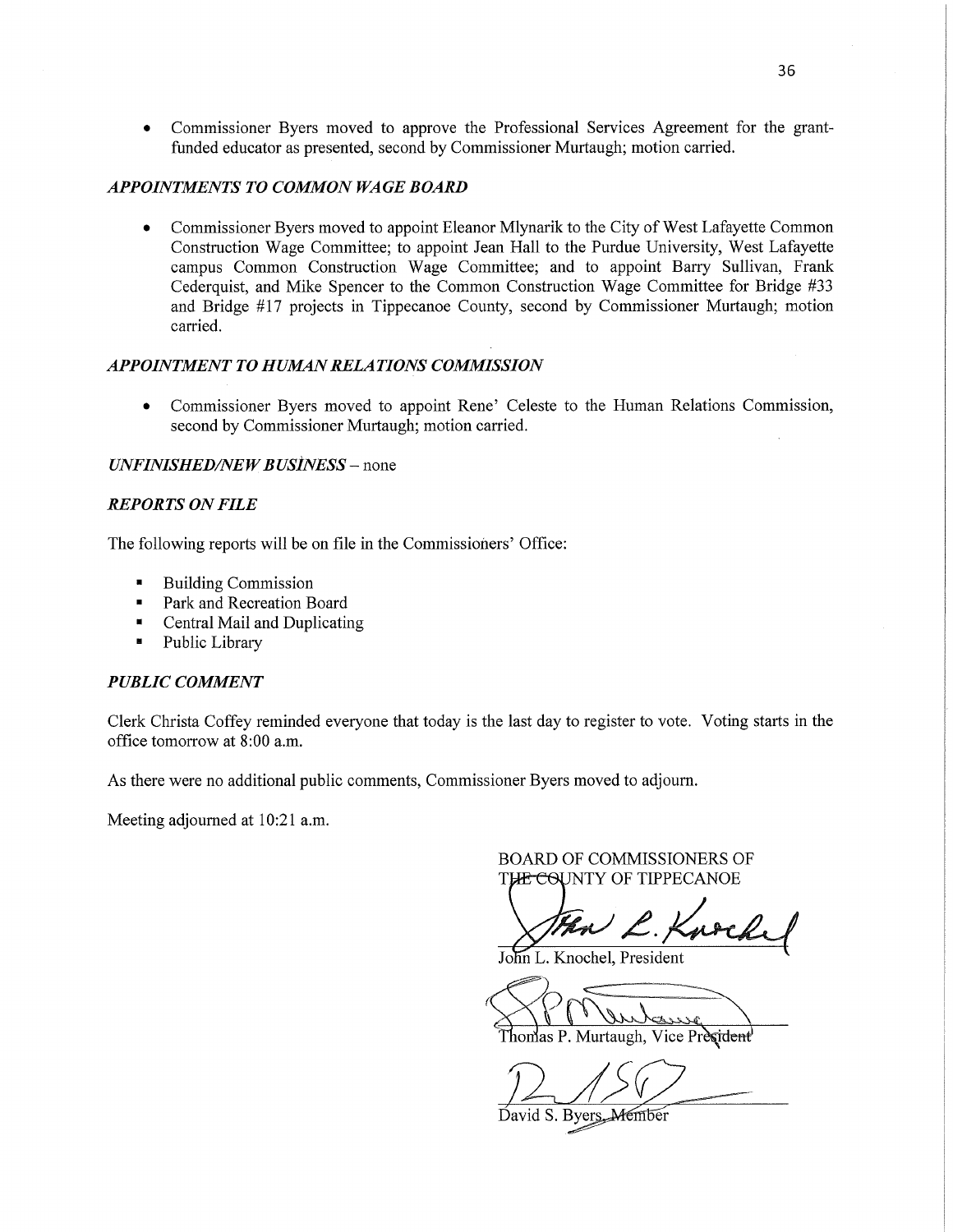ATTEST:

en letter W, Jennifer Weston, Auditor  $04/21/2014$ 

Minutes prepared by Tillie Hennigar, Auditor Administrative Assistant

 $\hat{\mathcal{L}}$